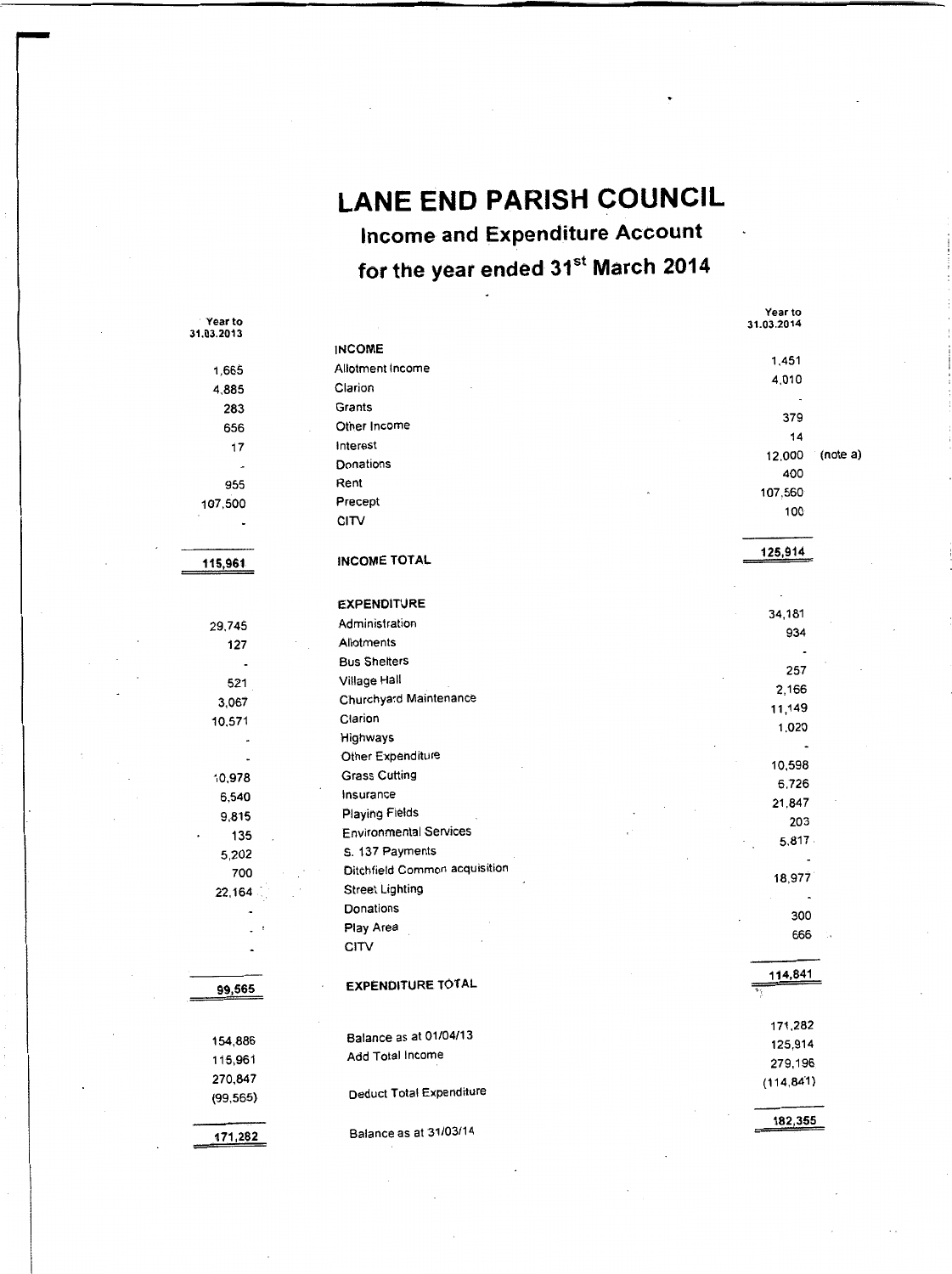# **LANE END PARISH COUNCIL BALANCE SHEET AS AT 31st March 2014**

Year to

| Year to<br>31.03.2013     |                                                                                                | י כםו גט<br>31.03.2014 |
|---------------------------|------------------------------------------------------------------------------------------------|------------------------|
| 160,871<br>9,531<br>1,130 | <b>CURRENT</b><br><b>ASSETS</b><br>Cash in Hand & at Bank<br>VAT Recoverable<br><b>Debtors</b> | 177,948<br>10,660      |
| 171,532<br>171,532        | <b>TOTAL CURRENT</b><br><b>ASSETS</b><br><b>TOTAL ASSETS</b>                                   | 188,608<br>188,608     |
| 250                       | <b>CURRENT LIABILITIES</b>                                                                     | 6,253                  |
| 171,282                   | NET CURRENT ASSETS                                                                             | 182,355                |
|                           | <b>REPRESENTED</b><br>BY:                                                                      |                        |
| 171.282                   | <b>GENERAL FUND</b>                                                                            | 182,355                |



Chairman

Date  $G2|06|14$ 



Responsible Financial Officer

Date  $c2|06|14$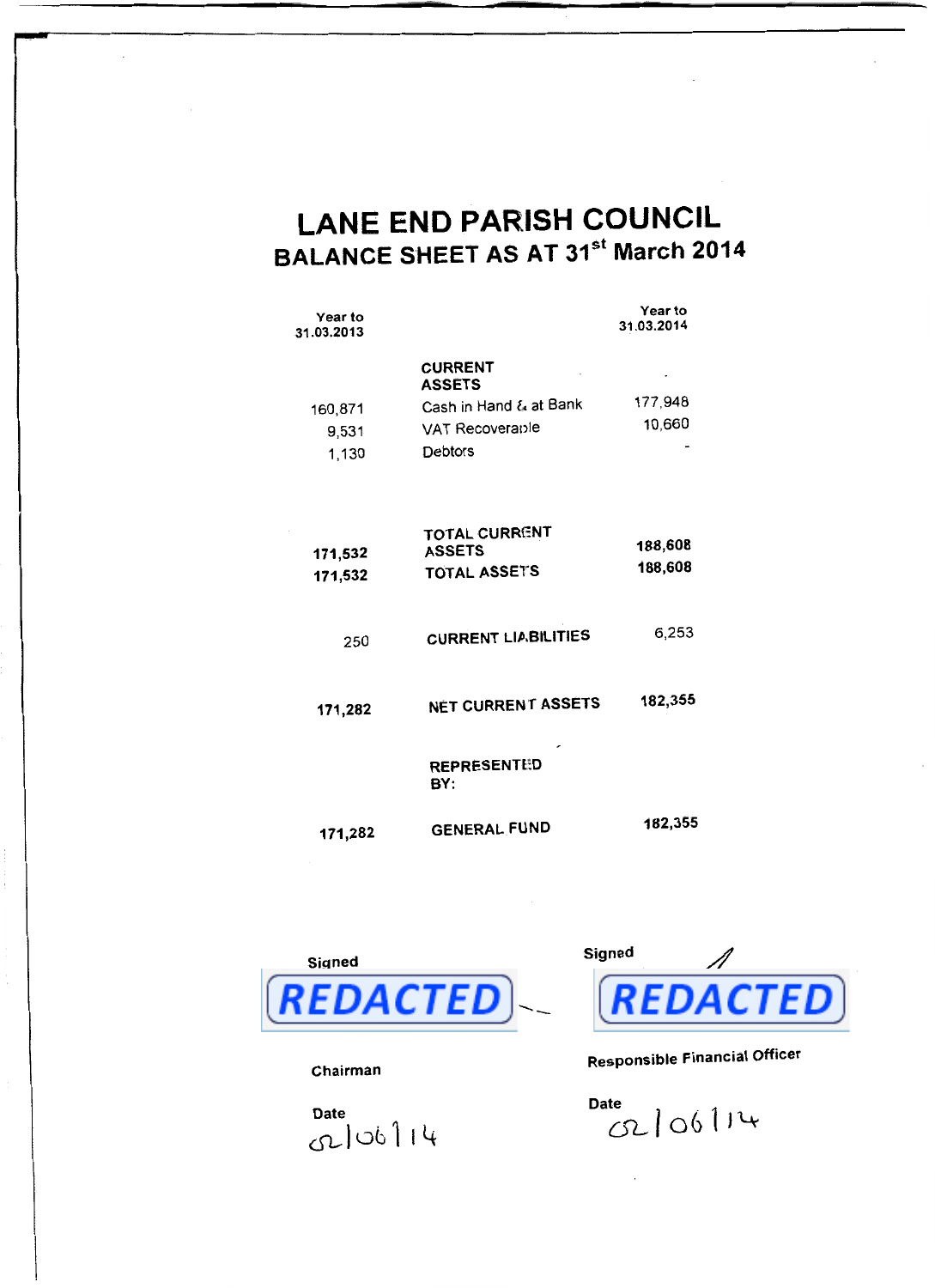# **Bank Reconciliation Lane End Parish Council Financial year ending 31st March 2014**

Prepared by Hayley Glasgow Clerk/RFO

Balance as per bank statements as at 31st March 2014

| <b>HSBC BMM Account</b>              | 16,654.05  |
|--------------------------------------|------------|
| <b>HSBC Community Account</b>        | 120,989.31 |
| <b>Barclays Bank Savings Account</b> | 50,000.00  |
|                                      | 187,643.36 |

Less unpresented cheques **Total unpresented cheques**  170 172 173 174 175 176 177 178 179 180 181 182 183 184 188 189 190 £ 364.36 336.46 400.00 828.00 142.80 16.00 86.95 704.50 1,694.00 30.00 957.00 361.91 944.18 1,248.00 1,202.22 289.23 90.00 **9,695.61** 

### Net balances

Confirmed: LP Johnson Internal Auditor



=

£177,947.75

-9,695.61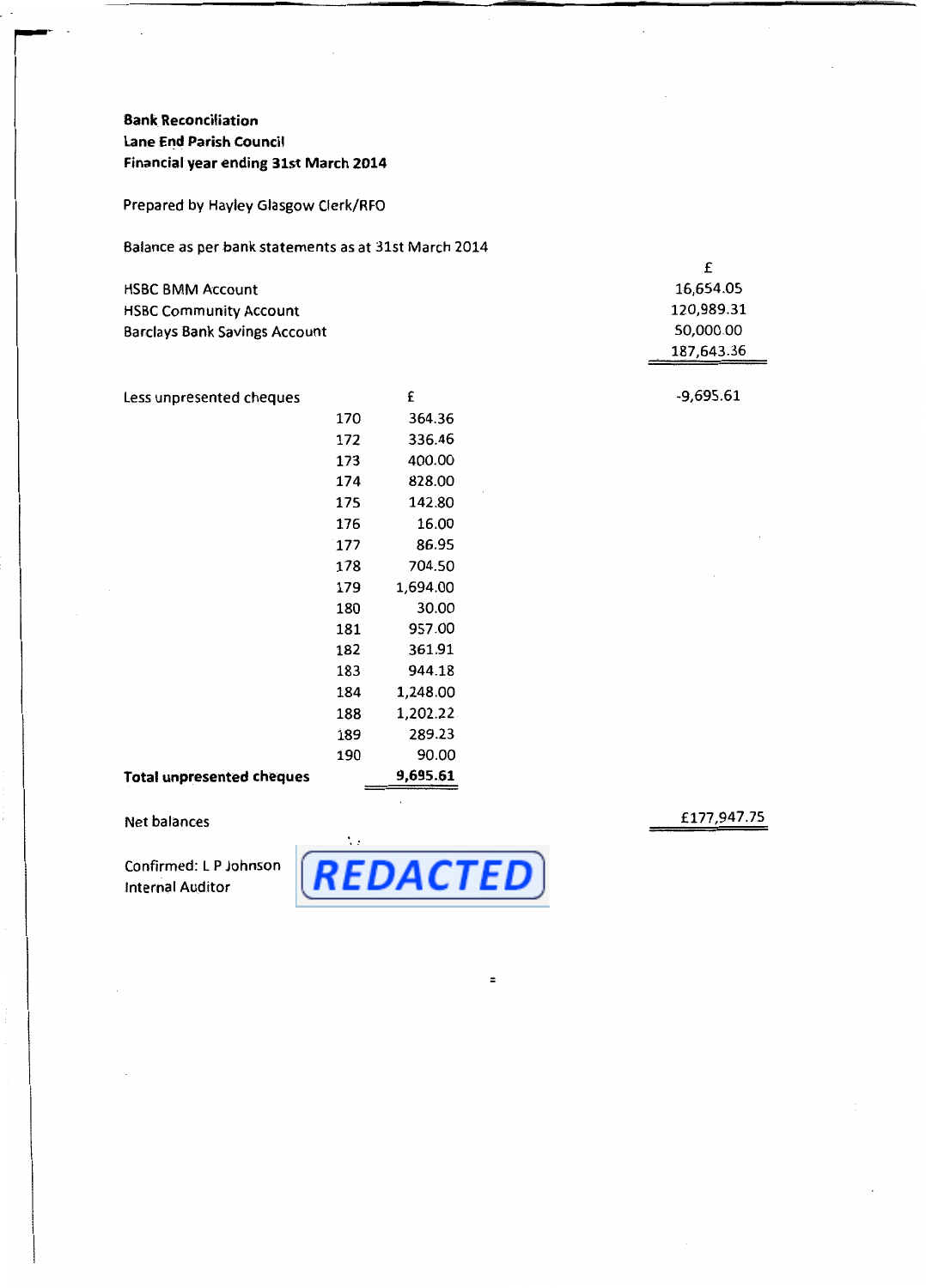# **LANE END PARISH COUNCIL**

# **ACCOUNTS FOR THE PERIOD ENDED 31 MARCH 2014**

# **SUPPORTING NOTES**

Note (a)<br>Donation income in 2013/2014 represents amounts specifically raised to fund the PACE project. These funds are classified as restricted income. All restricted funds and grant income were duly used to fund expenditure relating to the PACE project

Assets All assets in the Council's possession on 1 April . 972 are shown as acquired on that date irrespective of the actual date of acquisition.

All assets held on behalf of the community such as Commons, playing fields etc are assigned a nominal value of £1. Assets have been depreciated in order to reflect their current value. A de *minim us* value of £1,000 is taken for all assets.

£

 $\overline{a}$ 

At 31 March 2014 the following assets were held:

| Moorend Common                                   | 1       |
|--------------------------------------------------|---------|
| Moor Common                                      | 1       |
|                                                  | 1       |
| Land on Folly Cottages                           | 1       |
| Land on Simmons Way (Oakshaw)                    | 1       |
| The Orchard                                      |         |
| Playing Fields                                   | 48,755  |
| Pavilion                                         | 9,493   |
| Children's Play Equipment and Fence              |         |
| All Weather Courts                               | 100     |
| <b>Equipment for All Weather Courts</b>          | 1,000   |
| Flood Lighting to All Weather Courts             | 100     |
| <b>Basketball Rings</b>                          | 1,500   |
| Secure Equipment Store                           |         |
| Car Park                                         | 100     |
| Waste Bin                                        |         |
| <b>Various Seats</b>                             | 237,071 |
| Street Lighting - 241 lamps + 13 footpath lights |         |
| Chalky Field Allotments                          |         |
| Sandy Field Allotments                           |         |
| Fields opposite Chalky Fields Allotments         | 500     |
| <b>Office Contents</b>                           | 1       |
| <b>Bus Shelters</b>                              | 5,593   |
| 3 x Parish Notice Boards                         | 1       |
| Ditchfield Common                                |         |
|                                                  | 304,226 |
|                                                  |         |

# **Total**

The playing fields and pavilion were leased to Lane End Sports Association for 10 years from 1 April 1988. Plans are being developed for the future of the pavilion and playing fields and in the meantime the lease has been extended on an annual basis.